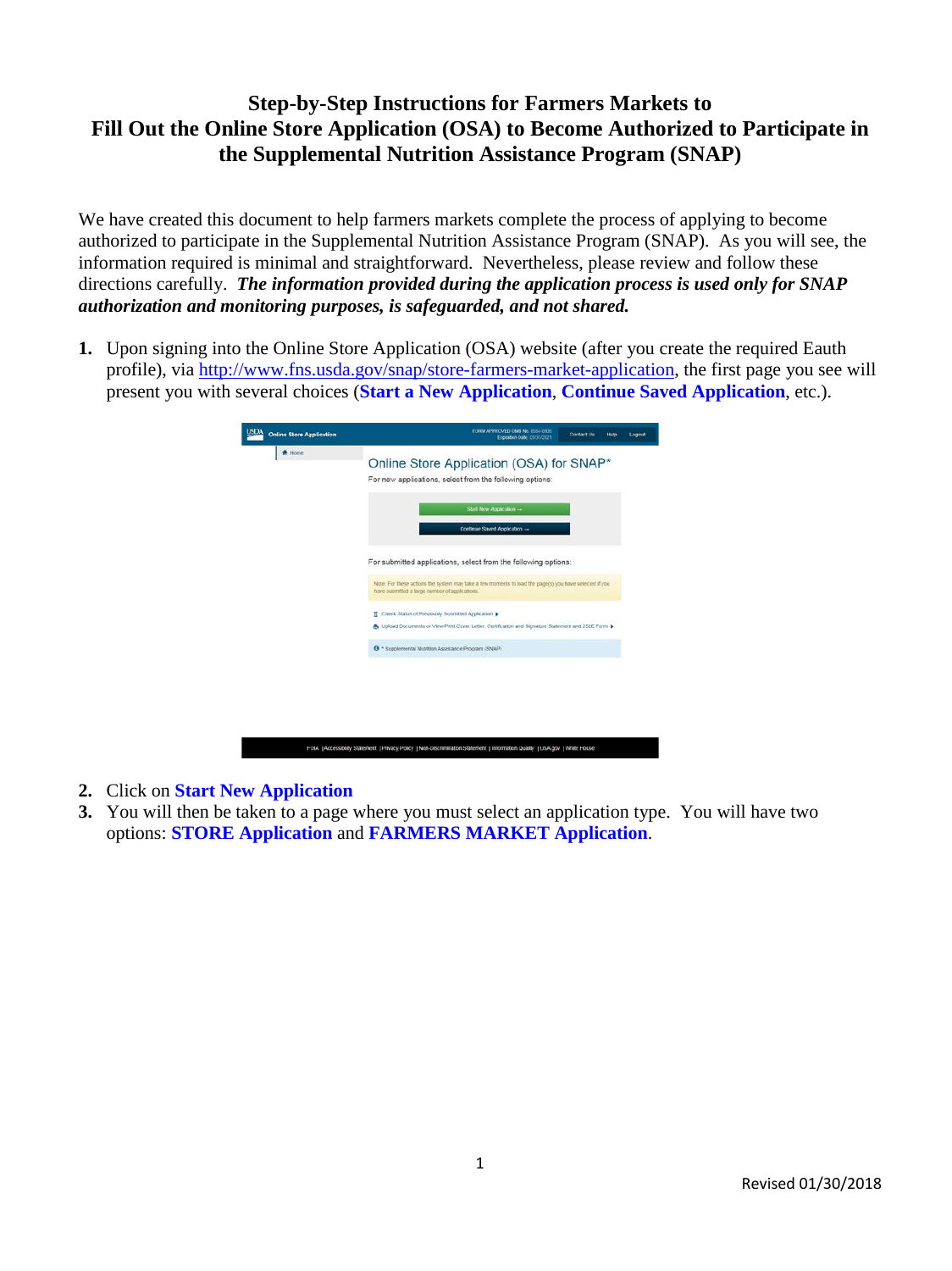

- **4.** Under **FARMERS MARKET Application**, you will find FNS' definition of "farmers market." **a.** If the organization you are submitting the application for does *NOT* fit FNS' definition of "farmers market," click on **STORE Application**, and stop using this document, as it does not apply to you.
- **5.** If the organization you are submitting the application for *DOES* fit FNS' definition of "farmers market," click on **FARMERS MARKET Application** and then press "go".After doing so, you will be directed to a page entitled:

# **Before You Begin**

**1.** Review the information on that page, then click on the **Start Application** button on the bottom of the page. You will then be directed to a page entitled:

# **Acknowledgement Agreement**

- **1.** That page includes a **PRIVACY ACT STATEMENT**, information on **USE AND DISCLOSURE**, a **PENALTY WARNING STATEMENT**, and **PRIVACY ACT AND PAPERWORK REDUCTION NOTICE**. Review the information on that page. At the bottom of the page, you will have the option to **Accept** or **Decline**.
	- **a.** If you **Decline**, you will not be permitted to continue with your application.
	- **b.** If you **Accept** and click **Next**, you will be permitted to continue with your application and be directed to the following page: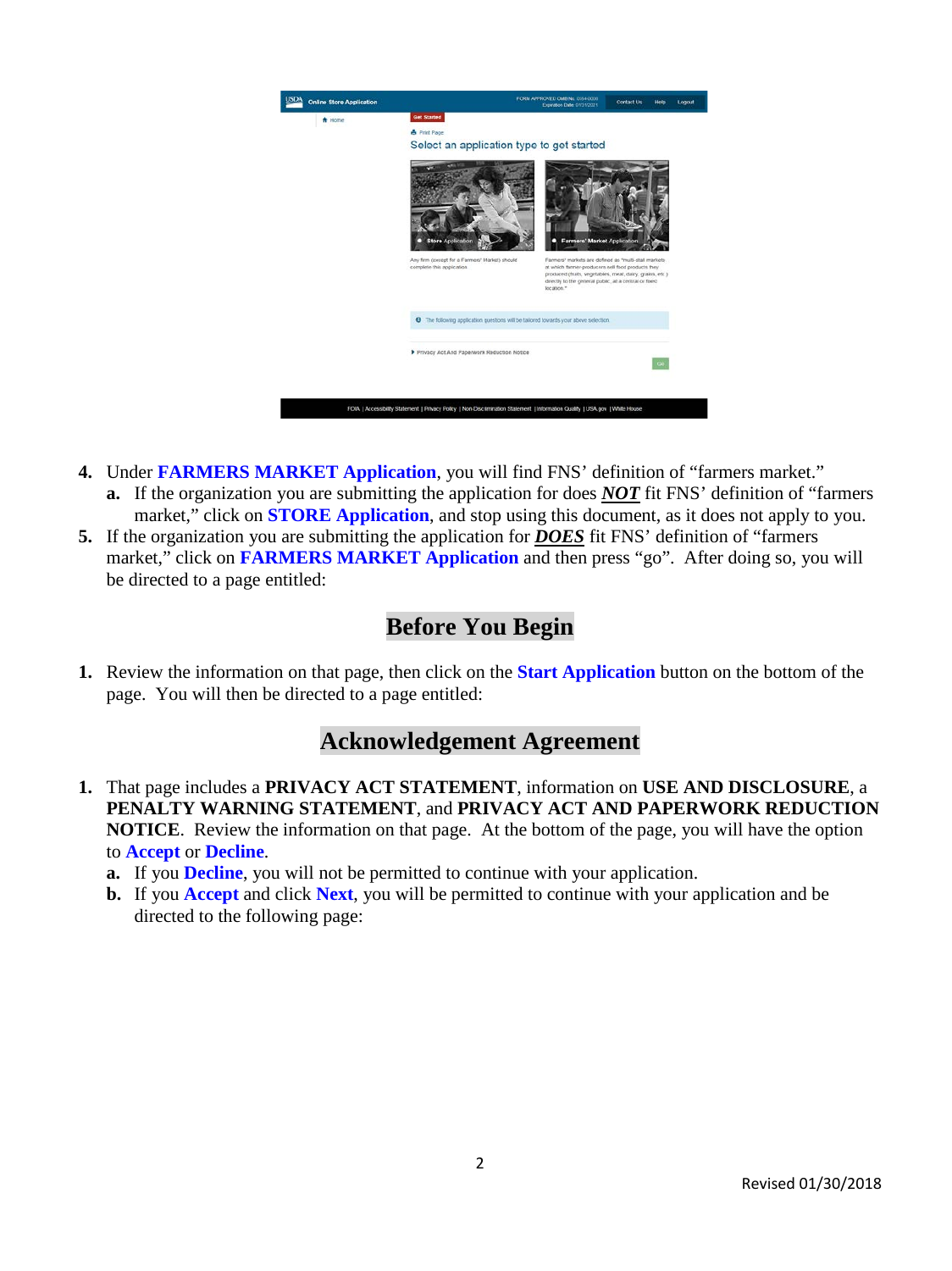| <b>Online Store Application</b> |                                                                                                                                                             |                        | <b>Lighting Date (MONDEY</b>               | Contact Us | H ip                 |
|---------------------------------|-------------------------------------------------------------------------------------------------------------------------------------------------------------|------------------------|--------------------------------------------|------------|----------------------|
| A Home                          | <b>Information</b>                                                                                                                                          |                        |                                            |            |                      |
| Select Application Type         | <b>A</b> Finnt Page                                                                                                                                         |                        |                                            |            |                      |
| Beltse You Begin                | <b>Basic Information</b>                                                                                                                                    |                        |                                            |            |                      |
| Асикомеодопелі Азгорпота        | In this section, provide market information. Use the "Help" feature (the button in the upper right hand corner of<br>the screen) if you have any questions. |                        |                                            |            |                      |
| <b>Basic Information</b>        | When did or when will the market open for business under the current ownership?                                                                             |                        |                                            |            |                      |
|                                 | mindology                                                                                                                                                   |                        |                                            |            |                      |
| Accountability Information      | What is the official name of the market? (the name you use on legal documents, such as leases,                                                              |                        |                                            |            |                      |
| Sales Information               | contracts, incorporation documents, etc.)                                                                                                                   |                        |                                            |            |                      |
| Inventory Information           |                                                                                                                                                             |                        |                                            |            |                      |
| Supplemental Information        | If different from your official market name, what name is your market doing business as ? What in this?                                                     |                        |                                            |            |                      |
| Review and Submit               |                                                                                                                                                             |                        |                                            |            |                      |
|                                 | Market Number: What is this?                                                                                                                                |                        | Supporting Organization: Vihal is Els?     |            |                      |
|                                 |                                                                                                                                                             |                        | Belegs-One                                 |            | $\blacktriangledown$ |
|                                 | Additional Address Line:                                                                                                                                    |                        |                                            |            |                      |
|                                 | City:<br>State:                                                                                                                                             |                        | Zip Code:                                  |            |                      |
|                                 | Selectione                                                                                                                                                  |                        | $\ddot{v}$                                 |            |                      |
|                                 | is the market's mailing address the same as the address where the market is conducted?<br>C Yes C No.                                                       |                        |                                            |            |                      |
|                                 | Market Telephone Number: Vihal III thic?                                                                                                                    |                        | Alternate Talephone Number: Vihal IL Ifa:? |            |                      |
|                                 |                                                                                                                                                             |                        |                                            |            |                      |
|                                 | Elean Address: What is this?                                                                                                                                |                        | Confirm Easail Address:                    |            |                      |
|                                 |                                                                                                                                                             |                        |                                            |            |                      |
|                                 |                                                                                                                                                             |                        |                                            |            |                      |
|                                 |                                                                                                                                                             | Save and Continue Labe |                                            |            |                      |
|                                 |                                                                                                                                                             |                        |                                            |            |                      |
|                                 | $-$ tiect                                                                                                                                                   |                        |                                            |            | $M =$                |
|                                 |                                                                                                                                                             |                        |                                            |            |                      |

On that page, you will be asked for some basic information regarding your farmers market.

**NOTE**: Starting on this page, you must submit information regarding your farmers market's *Responsible Officials*. "*Responsible Officials*" are responsible for ensuring that all market stakeholders (i.e., him/herself, the market owner, market vendors (including vendors that do NOT sell SNAP-eligible items), and – if applicable -- parent organizations, such as a nonprofit organization) adhere to SNAP laws, regulations, and policies. If any stake-holder commits a program violation, both the parent organization and the *Responsible Official* will be held accountable, and may face disqualification and/or monetary penalties. In other words, responsibility for violations falls to both the organization and the *Responsible Official*, as does prevention. To prevent a sanction from occurring, the *Responsible Official(s)* should ensure all stakeholders (including **ALL** market vendors) are fully trained and understand the impact that program violations would; and should carefully consider how liability for disqualification and/or monetary penalties would affect those stakeholders.

- **1. Store Opening Date [Required]**: You will be asked "*When did or when will the market open for business under the current ownership?"* Enter the date the farmers market opened under your ownership in the *MM/DD/YYYY* format.
	- **a.** For example, if the market has existed since September 8, 2005, but you took ownership on February 9, 2012, enter 02/09/2012.
	- **b.** If your market has not yet opened, you may enter a date up to 30 days in the future.
- **2. Store Name [Required]**: You will be asked "*What is the official name of the market? (that is, the name you use on legal documents such as leases, contracts, incorporation documents, etc.)"* This is the name that will appear on your SNAP license, and that FNS will use for official business and when referring the public to your market. The market name should be identical to the name you use if/when you register your market with the Agricultural Marketing Service's *Farmers' Market Directory*.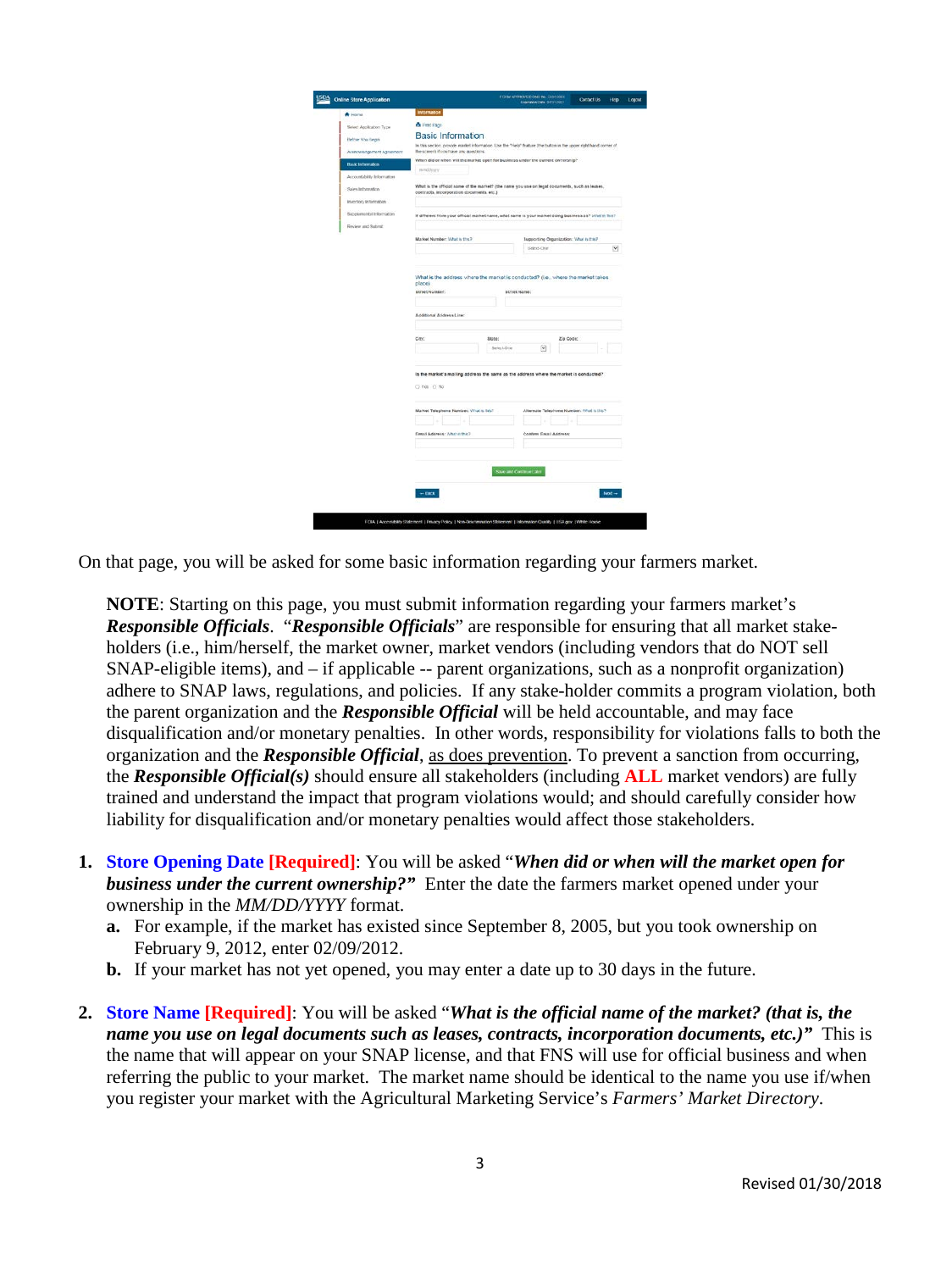- **3. Market Number [Only if Applicable]**: If your market is part of a chain of markets, and has an alphanumeric code (i.e., "Neighborhood Farmers Market #426," "Market #A34," etc.), enter that **Market Number** here. Do *not* use a pound sign (#) in this field.
- **4. Supporting Organization [Required]**: Identify the organization that is assisting your market in the process of becoming SNAP-authorized, or indicate that no organization assisted you.
- **5. Store Address [Required]**: You will be asked "*What is the address where the market is conducted? (i.e., where the market takes place).*" You must *NOT* enter a P.O. Box for this question.
- **6. Store Mailing Address [Required]**: You will be asked "*Is the market's mailing address the same as the address where the market is conducted?*"
	- **a.** If so, select "yes."
	- **b.** If not, select "no," and you will be prompted to enter the market's mailing address.
	- **c.** If the market's mailing address is a P.O. Box, enter the P.O. Box number in the *Street Name* field.
- **7. Market Telephone Number [One Number Required]**: You will be asked to enter a "*Market Telephone Number*" and "*Alternate Telephone Number*." (i.e., numbers where the *Responsible Official* can be reached). Enter at least one number.
- **8. Email Address [Required]**: You will be asked to enter an email address where the *Responsible Official* can be reached; and then to re-enter the e-mail address (for confirmation).
- **9.** Click on the **Next** button at the bottom of the page, and you will be taken to the following page: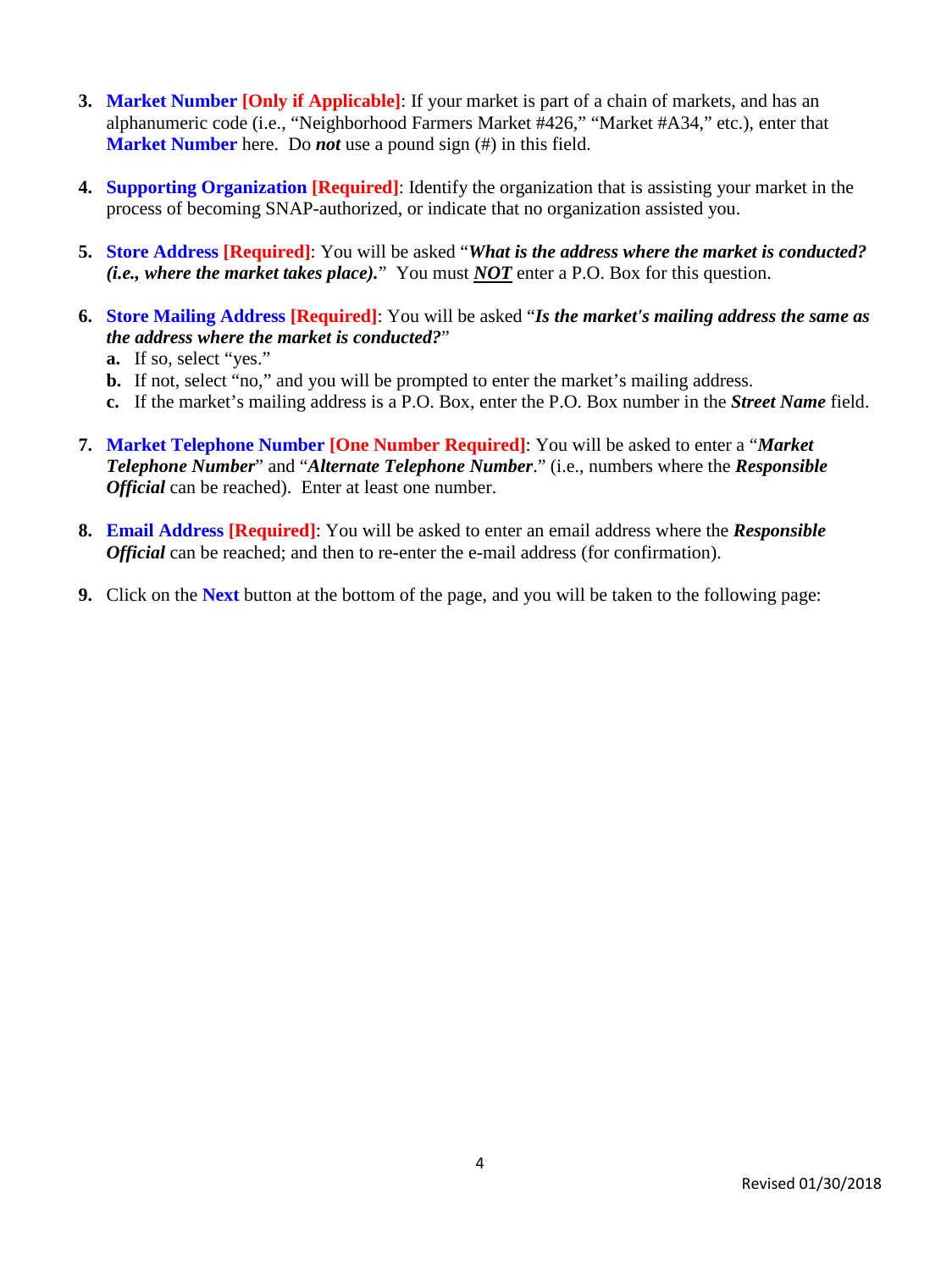| <b>USDA</b> | <b>Online Store Application</b>                                                                                 | FORM APPROVED OMB No. 0584-0008<br><b>Contact Us</b><br>Help<br>Expiration Date: 01/31/2021                                                                                                                                                                                                    | Logout |
|-------------|-----------------------------------------------------------------------------------------------------------------|------------------------------------------------------------------------------------------------------------------------------------------------------------------------------------------------------------------------------------------------------------------------------------------------|--------|
|             | <del>A</del> Home<br>Select Application Type<br><b>Before You Begin</b>                                         | <b>Store Information</b><br><b>A</b> Print Page<br><b>Accountability Information</b>                                                                                                                                                                                                           |        |
|             | Acknowledgement Agreement<br><b>Basic Information</b><br><b>Accountability Information</b><br>Sales Information | In this section, provide information that is necessary to maintain program integrity, such as information regarding<br>the Responsible Official(s) and on the ownership type for the market.<br>Is your firm legally organized as a nonprofit<br>entity?<br>O Yes O No                         |        |
|             | Inventory Information<br>Supplemental Information                                                               | Answer the following questions for all Responsible Officials, officers, owners, partners,<br>members, and/or managers.                                                                                                                                                                         |        |
|             | Review and Submit                                                                                               | Has any Responsible Official, officer, owner, partner, member and/or manager ever been denied,<br>withdrawn, disqualified, suspended, or been fined for Supplemental Nutrition Assistance<br>Program (SNAP), WIC, business, alcohol, tobacco, lottery, and/or health violations?<br>○ Yes ○ No |        |
|             |                                                                                                                 | Has any Responsible Official, officer, owner, partner, member and/or manager currently or ever<br>been suspended or debarred from conducting business with or participating in any program<br>administered by the Federal Government?<br>○ Yes ○ No                                            |        |
|             |                                                                                                                 | Is any Responsible Official, officer, owner, partner, and/or member currently receiving assistance<br>through the Supplemental Nutrition Assistance Program?<br>○ Yes ○ No                                                                                                                     |        |
|             |                                                                                                                 | Has any Responsible Official, officer, owner, partner, and/or member ever been disqualified from<br>receiving assistance through the Supplemental Nutrition Assistance Program for an intentional<br>program violation (IPV) or fraud?<br>○ Yes ○ No                                           |        |
|             |                                                                                                                 | Does any Responsible Official, officer, owner, partner and/or member currently own any other<br>SNAP authorized stores (such as Store, Farmers' Market, etc.)?<br>○ Yes ○ No                                                                                                                   |        |
|             |                                                                                                                 | Was any Responsible Official, officer, partner and/or member convicted of any crime after June 1,<br>1999?<br>O Yes O No                                                                                                                                                                       |        |
|             |                                                                                                                 | Save and Continue Later                                                                                                                                                                                                                                                                        |        |
|             |                                                                                                                 | $-$ Back<br>$Next \rightarrow$<br>FOIA   Accessibility Statement   Privacy Policy   Non-Discrimination Statement   Information Quality   USA.gov   White House                                                                                                                                 |        |

On that page, you must provide information necessary to maintain program integrity.

- **1. Ownership Type [Required]**: You will be asked "*What is the ownership type of this store?*" Select the ownership type that best describes your market. The options are: *Government Owned, Limited Liability Company (LLC), Nonprofit Organization, Partnership, Privately-Held Corporation, Publicly Owned Corporation,* and *Sole Proprietorship*.
	- **a. NOTE**: Based on the **Ownership Type** you select, you will be prompted to provide slightly different information regarding your organization, the market owners/officers, partners, and/or *Responsible Official(s)*. For example:
		- **i.** In community property States (AZ, CA, ID, LA, NM, NV, TX, WA, and WI), you must submit information regarding spouses of *Responsible Officials*, officers, partners, etc. .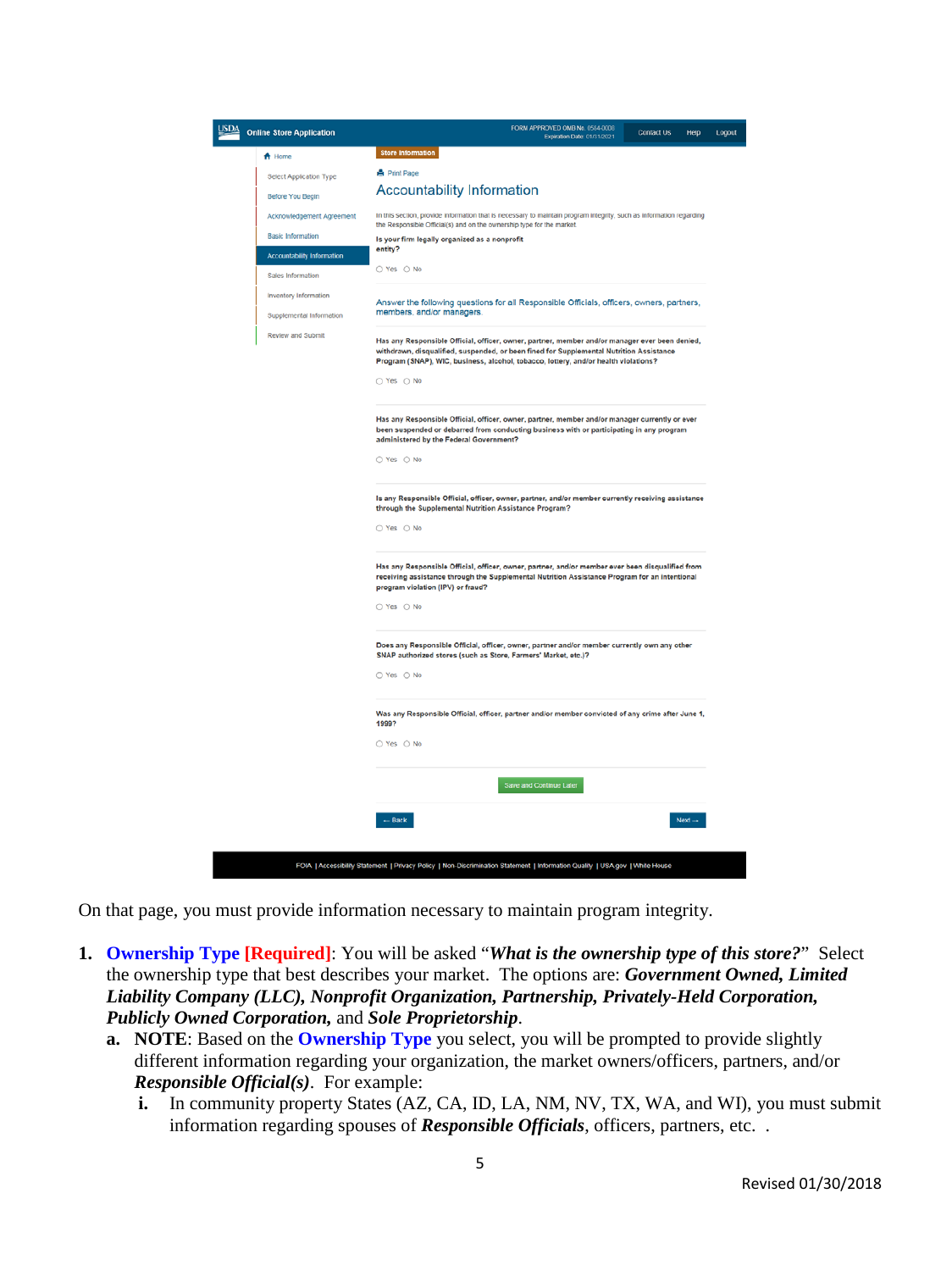- **ii.** For *Nonprofit Organizations*, you must submit a copy of the **Determination Letter** sent by the Internal Revenue Service (IRS) when your organization's status as a  $501(c)(3)$  entity was established (see section on **DOCUMENTS TO MAIL**).
- **iii.** For *Government Owned* markets, you must submit a letter on appropriate letterhead proving the government entity owns or sponsors the market (see section on **DOCUMENTS TO MAIL**)*.*
- **2. Employer Identification Number [Required, if applicable]**: You will be asked to submit an **Employer Identification Number (EIN), the nine-digit number the IRS assigns to businesses for tax** filing/reporting purposes.
	- **a.** If your organization has an EIN, you must enter it here. **i.** *Government Owned* markets must submit an EIN.
	- **b.** If your organization does not have an EIN, you are not required to obtain or submit one.
- **3. Organization Name and Address [Required, if applicable]**: Certain **Ownership Types** must enter their name, street number, street name or Post Office box, city, State, and zip code. The **Ownership Types** that must provide this information are:
	- **a.** *Government Agency*, *LLC*, *Privately-Held Corporation*, and *Publically Owned Corporation*.
- **4. Contact Person Information**: Certain **Ownership Types** must enter name, telephone number, and email address for their **Contact Person**. The **Ownership Types** that must provide this information are: **a.** *Government Agency* and *Publically-Owned Corporation*.
- **5. Responsible Official Information:** Certain **Ownership Types** must provide name, street number, street name, city, State, zip code, date of birth, title, and e-mail address for each of their *Responsible Officials*. The **Ownership Types** that must provide this information are: **a.** *LLC, Nonprofit Organization, Partnership, Privately-Held Corporation,* and *Sole Proprietorship.*
- **6. Social Security Number**: Certain **Ownership Types** must provide the **Social Security Number** for each of their *Responsible Official*s. The **Ownership Types** that must provide this information are:
	- **a.** *LLC*, *Partnership*, *Privately-Held Corporation*, and *Sole Proprietorship.*
	- **b. NOTE:** Organizations that are not required to submit a **Social Security Number** for their *Responsible Official(s)* will be held responsible and liable for any and all program violations.
- **7. Crimes, Program Violations, Denial of Licenses, Debarment, and Receipt of SNAP Benefits [Required]**: All **Ownership Types** will be asked the following six yes-or-no questions:
	- **a.** *Has any Responsible Official, officer, owner, partner, member and/or manager ever been denied, withdrawn, disqualified, suspended, or been fined for Supplemental Nutrition Assistance Program (SNAP), WIC, business, alcohol, tobacco, lottery, and/or health violations?*
	- **b.** *Has any Responsible Official, officer, owner, partner, member and/or manager currently or ever been suspended or debarred from conducting business with or participating in any program administered by the Federal Government?*
	- **c.** *Is any Responsible Official, officer, owner, partner, and/or member currently receiving assistance through the Supplemental Nutrition Assistance Program?*
	- **d.** *Has any Responsible Official, officer, owner, partner, and/or member ever been disqualified from receiving assistance through the Supplemental Nutrition Assistance Program for an intentional program violation (IPV) or fraud?*
	- **e.** *Does any Responsible Official, officer, owner, partner and/or member currently own any other SNAP authorized stores (such as Store, Farmers' Market, etc.)?*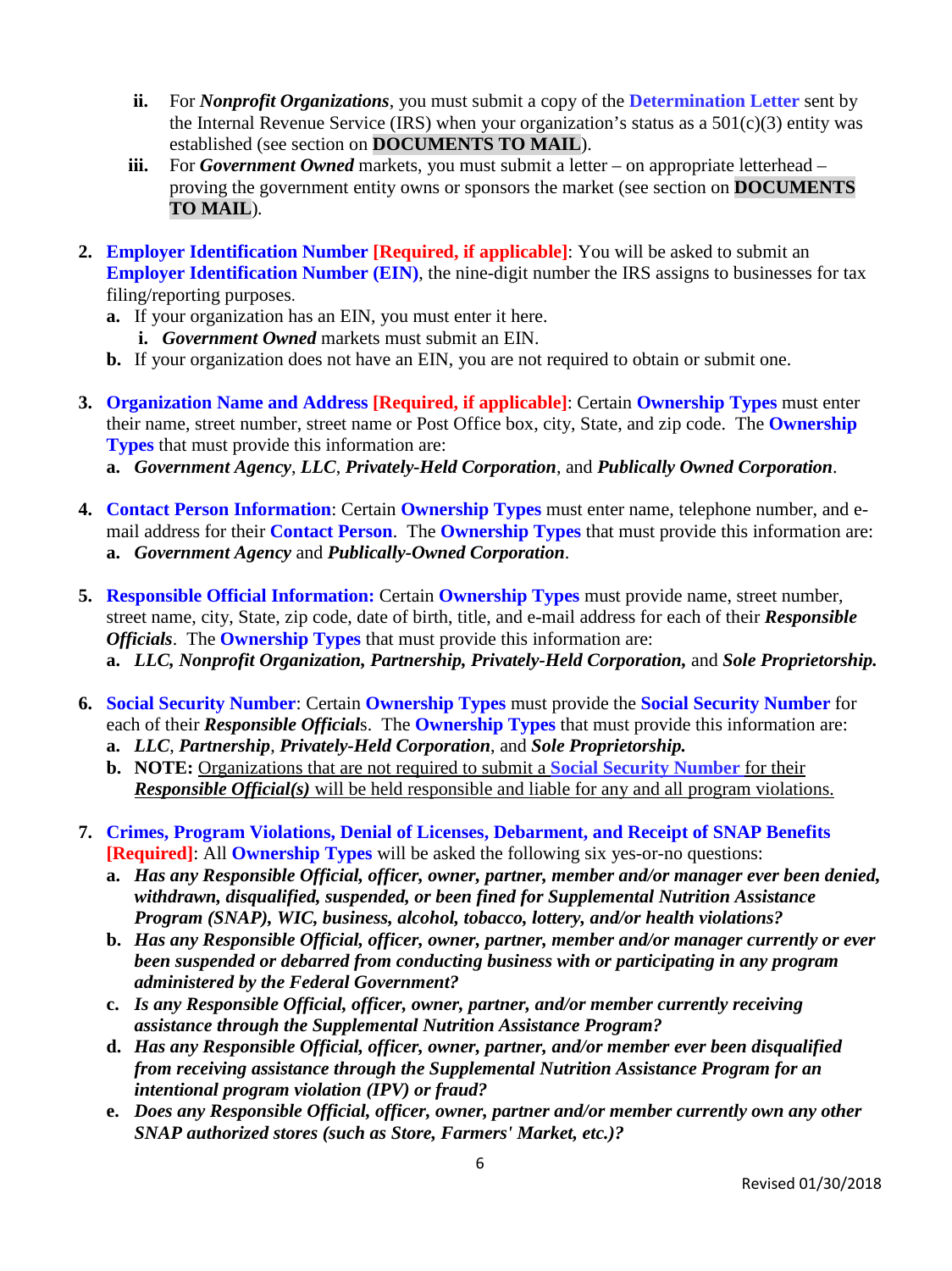### **f.** *Was any Responsible Official, officer, partner and/or member convicted of any crime after June 1, 1999?*

For each of these questions, answer "yes" or "no." If your answer yes, you will be prompted to provide more information.

**8.** Click on the **Next** button at the bottom of the page, and you will be taken to the following page:

| <b>Online Store Application</b> | FORM APPROVED ONE No. 0554 0005<br>Contact Us<br><b>Hotel</b><br>Expiration Date: 01/31/2021                                                                                                                                                                                                                                                                                                                                                                 |
|---------------------------------|--------------------------------------------------------------------------------------------------------------------------------------------------------------------------------------------------------------------------------------------------------------------------------------------------------------------------------------------------------------------------------------------------------------------------------------------------------------|
| A Home                          | Store Information                                                                                                                                                                                                                                                                                                                                                                                                                                            |
| Seinct Application Type         | <b>B</b> Print Page                                                                                                                                                                                                                                                                                                                                                                                                                                          |
| Before You Begin                | Sales Information                                                                                                                                                                                                                                                                                                                                                                                                                                            |
| Acknowledgement Agreement       | In this section, you will provide details regarding the market's sales.                                                                                                                                                                                                                                                                                                                                                                                      |
| Rauc Information                | Does the market sell products, at wholesale, to other businesses, such as hospitals or<br>rastaurants?                                                                                                                                                                                                                                                                                                                                                       |
| Accountability Information      | O Yes: O No                                                                                                                                                                                                                                                                                                                                                                                                                                                  |
| Sales tofamation                | Do you have or are you applying for a restaurant license for your market?                                                                                                                                                                                                                                                                                                                                                                                    |
| Inventory Information           | O Yes O No.                                                                                                                                                                                                                                                                                                                                                                                                                                                  |
| Supplemental Information        |                                                                                                                                                                                                                                                                                                                                                                                                                                                              |
| Review and Submit               | <b>Total Retail Sales</b>                                                                                                                                                                                                                                                                                                                                                                                                                                    |
|                                 | Enter your estimated or actual retail sales for a one year period in the following table. If you do not sell a<br>particular category of products place a "D" in the appropriate sales column cell.                                                                                                                                                                                                                                                          |
|                                 | Select "Actual" or "Estimated" sales below and indicate the tax year corresponding to your sales<br>figures. If your market reported the amount of sales it made in the last tax year to the Internal<br>Revenue Service (IRS), you must enter actual sales. If your market did not report sales to the IRS<br>for the last tax year, enter your best good-faith estimate of the sales you expect to take place at<br>your market in the next full tax year. |
|                                 | Retail sales are:                                                                                                                                                                                                                                                                                                                                                                                                                                            |
|                                 | C Estimated C Actual                                                                                                                                                                                                                                                                                                                                                                                                                                         |
|                                 | Round to nearest dollar, do not enter cents or dollar sign. Enter a positive number less than<br>995.999.999.999<br>Example, 250,000                                                                                                                                                                                                                                                                                                                         |
|                                 | Sive and Commue Later                                                                                                                                                                                                                                                                                                                                                                                                                                        |
|                                 | $-$ Back<br>$Next -$                                                                                                                                                                                                                                                                                                                                                                                                                                         |
|                                 |                                                                                                                                                                                                                                                                                                                                                                                                                                                              |

On that page, you will provide details regarding the market's sales.

- **1. Wholesale [Required]**: You will be asked "*Does the market sell products, at wholesale, to other businesses, such as hospitals or restaurants?"*
	- **a.** If not, select "no."
	- **b.** If so, select "yes," and you will be asked whether the retail (i.e. non-wholesale) portion of your market's sales exceeds \$250,000 per year *OR* 50% of your total gross sales. "Retail sales" are anything other than wholesale sales.

## **2. Restaurant License [Required]**: You will be asked "*Do you have or are you applying for a restaurant license for your market?*"

**3. Retail Sales [Required]**: You will be asked to indicate the total *retail* sales for your market in the table. Select "Actual" or "Estimated" sales and indicate the tax year corresponding to your sales figures. If your market reported the amount of sales it made in the last tax year to the Internal Revenue Service (IRS), you must enter actual sales. If your market did not report sales to the IRS for the last tax year, enter your best good-faith estimate of the sales you expect to take place at your market in the next full tax year. The table shown on the next page of this guidance document will appear after selecting "Actual" or "Estimated". The information provided should include sales of *all* items, *except* wholesale sales to other businesses. If you do not sell a particular category of products, place a "0" in the appropriate sales column cell.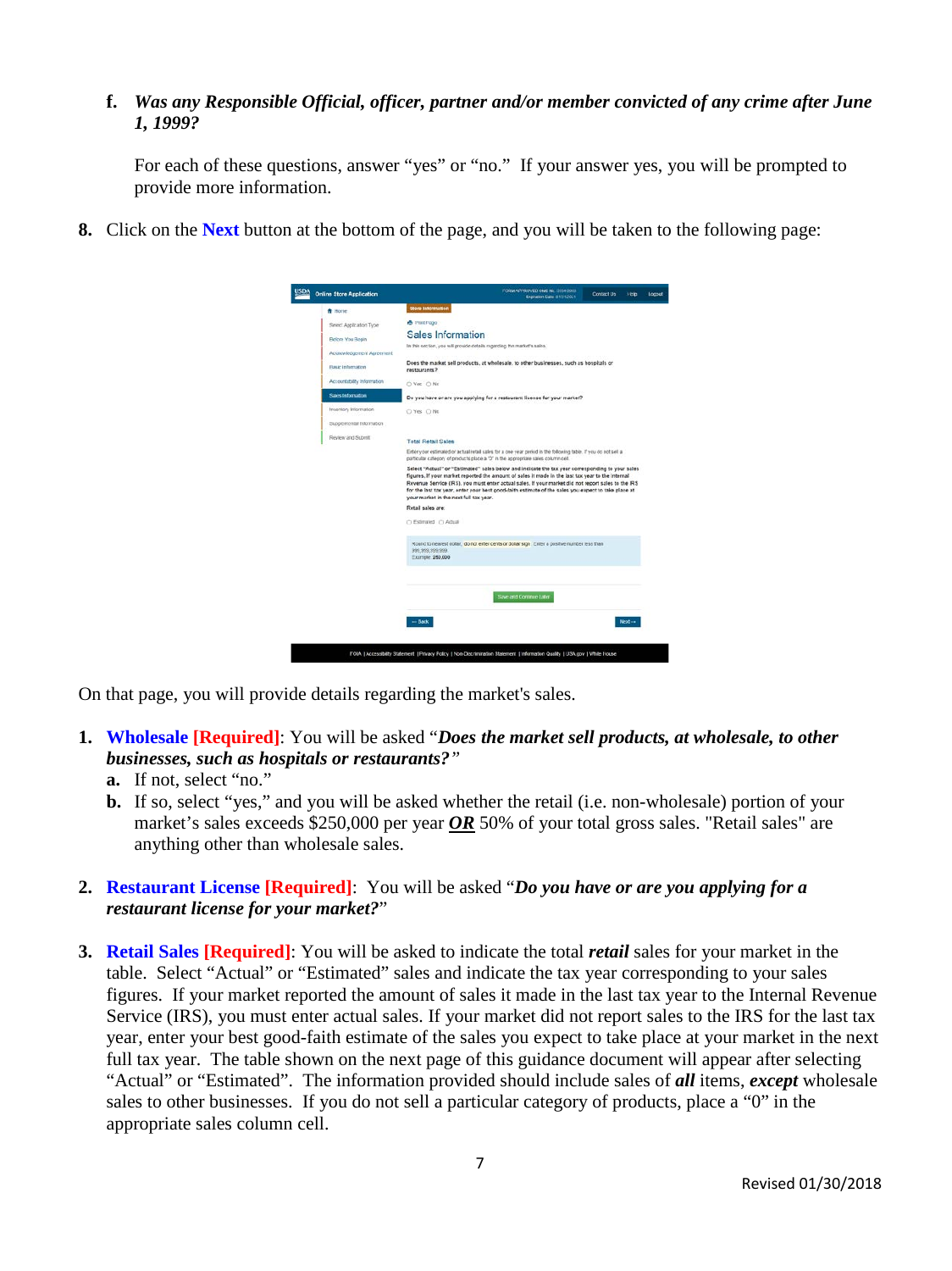| USD/ | <b>Online Store Application</b>   | FORM APPROVED OMB No. 0584-0008<br><b>Contact Us</b><br>Expiration Date: 01/31/2021                    | Help<br>Logout |
|------|-----------------------------------|--------------------------------------------------------------------------------------------------------|----------------|
|      | <del>n</del> Home                 | <b>Store Information</b>                                                                               |                |
|      | <b>Select Application Type</b>    | <b>A</b> Print Page                                                                                    |                |
|      | <b>Before You Begin</b>           | Sales Information                                                                                      |                |
|      | <b>Acknowledgement Agreement</b>  | In this section, you will provide details regarding the market's sales.                                |                |
|      | <b>Basic Information</b>          | Does the market sell products, at wholesale, to other businesses, such as hospitals or<br>restaurants? |                |
|      | <b>Accountability Information</b> | $\bullet$ Yes $\circ$ No                                                                               |                |
|      | <b>Sales Information</b>          | Do the market's annual retail food sales constitute at least \$250,000 OR 50% of your total gross      |                |
|      | <b>Inventory Information</b>      | sales? "Retail sales" are anything other than wholesale sales.                                         |                |
|      | <b>Supplemental Information</b>   | $\bullet$ Yes $\circ$ No                                                                               |                |
|      | <b>Review and Submit</b>          | Do you have or are you applying for a restaurant license for your market?                              |                |
|      |                                   | $\bullet$ Yes $\circ$ No                                                                               |                |

#### **Total Retail Sales**

Enter your estimated or actual retail sales for a one year period in the following table. If you do not sell a<br>particular category of products place a "0" in the appropriate sales column cell.

Select "Actual" or "Estimated" sales below and indicate the tax year corresponding to your sales figures. If your market reported the amount of sales it made in the last tax year to the Internal Revenue Service (IRS), you must enter actual sales. If your market did not report sales to the IRS for the last tax year, enter your best good-faith estimate of the sales you expect to take place at<br>your market in the next full tax year.

### Retail sales are:

 $\odot$  Estimated  $\odot$  Actual

Round to nearest dollar, do not enter cents or dollar sign. Enter a positive number less than 999.999.999.999. Example: 250,000

| <b>Sales Category</b>                                                             | <b>Sales</b> |             |                  |
|-----------------------------------------------------------------------------------|--------------|-------------|------------------|
| Gasoline                                                                          | \$           | 10,000      | .00.             |
| Lottery                                                                           | \$           | 10.000      | .00              |
| Tobacco (Examples: cigarettes, cigars, chewing tobacco, etc.)                     | \$           | 10.000      | .00.             |
| Alcohol (Examples: wine, beer, liquor, etc.)                                      | \$           | 10.000      | .00              |
| Other Nonfood (Examples: soap, paper, pet food, etc.)                             | \$           | 10,000      | .00.             |
| Hot Foods (Examples: hot coffee, hot soup, hot pizza, etc.)                       | \$           | 10,000      | .00 <sub>1</sub> |
| Cold Prepared Foods (Examples: sandwiches, salads, etc.)                          | \$           | 10,000      | .00.             |
| Accessory Foods (Examples: ice cream, potato chips, soda pop,<br>doughnuts, etc.) | \$           | 10,000      | .00 <sub>1</sub> |
| Staple Foods (Examples: rice, milk, beef, apples, etc.)                           | \$           | 10.000      | .00              |
| <b>Total Sales</b>                                                                |              | \$90,000.00 |                  |

### Save and Continue Later



FOIA | Accessibility Statement | Privacy Policy | Non-Discrimination Statement | Information Quality | USA.gov | White House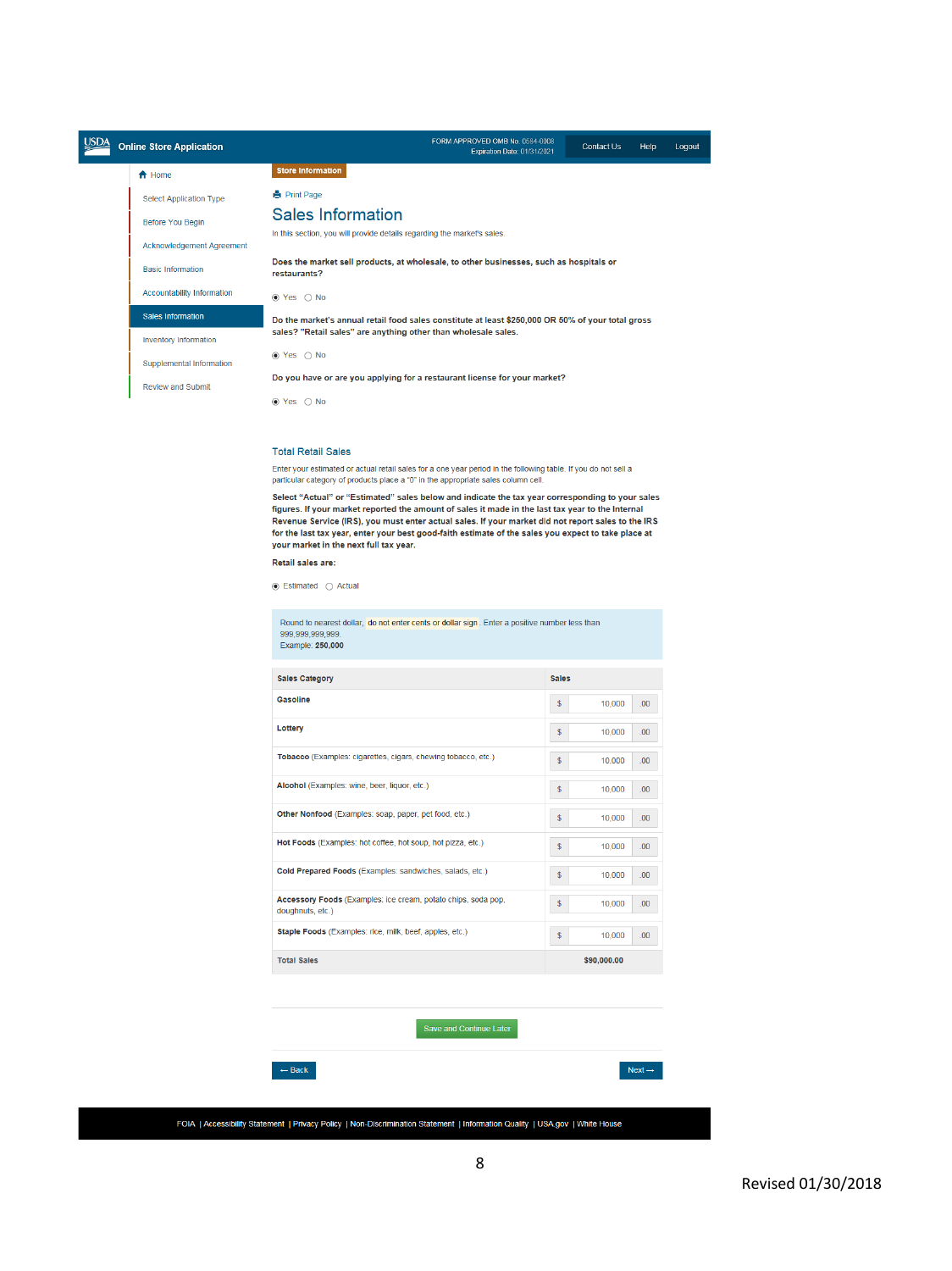**4.** Click on the **Next** button at the bottom of the page, and you will be taken to the following page:

| <b>Online Store Application</b>                                                                                                                        | Expiration Date: 01/31/2021                                                                                                                                                                                                                                                                                          |            | Help               |
|--------------------------------------------------------------------------------------------------------------------------------------------------------|----------------------------------------------------------------------------------------------------------------------------------------------------------------------------------------------------------------------------------------------------------------------------------------------------------------------|------------|--------------------|
| A Home                                                                                                                                                 | Store Information                                                                                                                                                                                                                                                                                                    |            |                    |
| Select Application Type                                                                                                                                | A Print Page                                                                                                                                                                                                                                                                                                         |            |                    |
| Before You Begin                                                                                                                                       | <b>Inventory Information</b>                                                                                                                                                                                                                                                                                         |            |                    |
| Acknowledgement Agreement                                                                                                                              | In this section, you will specify the types of inventory that you carry at this location. Please answer the questions<br>regarding staple food varieties and the depth of stock that you have currently and on a continuous basis in your<br>market.                                                                 |            |                    |
| Basic Information                                                                                                                                      |                                                                                                                                                                                                                                                                                                                      |            |                    |
| Accountability Information<br>Sales Information                                                                                                        | Answer the following questions regarding staple food varieties that you have currently and on a<br>continuous basis in your market. Select the number of varieties for each staple food category if<br>less than 10. Select "10+" if the number of varieties for each staple food category is equal to or            |            |                    |
|                                                                                                                                                        | greater than 10.                                                                                                                                                                                                                                                                                                     |            |                    |
| <b>Inventory Information</b>                                                                                                                           | Indicate the number of varieties in the Breads and/or Cereals staple food<br>category (Examples: rice, pasta, flour, pita, tortilla, etc.):                                                                                                                                                                          | Select-One |                    |
| Supplemental Information<br>Review and Submit                                                                                                          | Indicate the number of varieties in the Dairy products staple food category<br>(Examples: soymilk, butter, yogurt, infant formula, etc.):                                                                                                                                                                            | Select-One |                    |
| category (Examples: beef, pork, eggs, tuna, etc.);                                                                                                     | Indicate the number of varieties in the Meat, Poultry, and/or Fish staple food                                                                                                                                                                                                                                       | Select-One | $\checkmark$       |
|                                                                                                                                                        | Indicate the number of varieties in the Vegetables and/or Fruits staple food<br>category (Examples: apple, tomato, peach, carrot, etc.):                                                                                                                                                                             | Select-One | $\breve{ }$        |
|                                                                                                                                                        | Answer the following questions regarding stocking units of staple food varieties that you have<br>currently and on a continuous basis in your market.                                                                                                                                                                |            |                    |
| Do you have at least three stocking units of each variety in the Breads and/or<br>Cereals category (Examples: 3 bags of rice, 3 boxes of pasta, etc.)? | O Yes O No                                                                                                                                                                                                                                                                                                           |            |                    |
|                                                                                                                                                        | Do you have at least three stocking units of each variety in the Dairy<br>products category (Examples: 3 cartons of soymilk, 3 cans of infant formula,<br>etc. Y?                                                                                                                                                    | O Yes O No |                    |
|                                                                                                                                                        | Do you have at least three stocking units of each variety in the Meat, Poultry,<br>and/or Fish category (Examples: 3 cans of tuna, 3 cartons of eggs, etc.)?<br>Do you have at least three stocking units of each variety in the Vegetables<br>and/or Fruits category (Examples: 3 apples, 3 cans of peaches, etc.)? | O Yes O No |                    |
|                                                                                                                                                        |                                                                                                                                                                                                                                                                                                                      | O Yes O No |                    |
|                                                                                                                                                        | Answer the following questions regarding perishable foods that you have currently and on a<br>continuous basis in your market.                                                                                                                                                                                       |            |                    |
|                                                                                                                                                        | Do you have at least one variety of perishable foods in the Breads and/or<br>Cereals category (Examples: bread, pita, etc.)?                                                                                                                                                                                         | O Yes O No |                    |
|                                                                                                                                                        | Do you have at least one variety of perishable foods in the Dairy products<br>category (Examples: refrigerated cow's milk, refrigerated butter, etc.)?<br>Do you have at least one variety of perishable foods in the Meat, Poultry,<br>and/or Fish category (Examples: fresh eggs, frozen chicken, etc.)?           | O Yes O No |                    |
|                                                                                                                                                        |                                                                                                                                                                                                                                                                                                                      | ○ Yes ○ No |                    |
|                                                                                                                                                        | Do you have at least one variety of perishable foods in the Vegetables and/or<br>Fruits category (Examples: fresh apples, frozen broccoli, etc.)?                                                                                                                                                                    | O Yes O No |                    |
|                                                                                                                                                        | Save and Continue Later                                                                                                                                                                                                                                                                                              |            |                    |
|                                                                                                                                                        | - Back                                                                                                                                                                                                                                                                                                               |            | $Next \rightarrow$ |
|                                                                                                                                                        |                                                                                                                                                                                                                                                                                                                      |            |                    |

On that page, you will provide details regarding the inventory typically available at the market.

- **1. Food Inventory [Required]**: You will be asked a series of (mostly) yes-or-no questions to determine the type of food available at your market. In answering the questions, you only need to consider the days the market is actually open, and provide your best good-faith estimate of the foods typically available your market. Specifically, you will:
	- **a.** Answer questions regarding staple food varieties that you have currently and on a continuous basis in your market. Select the number of varieties for each staple food category if less than 10. Select "10+" if the number of varieties for each staple food category is equal to or greater than 10.
	- **b.** Answer questions regarding stocking units of staple food varieties that you have currently and on a continuous basis in your market.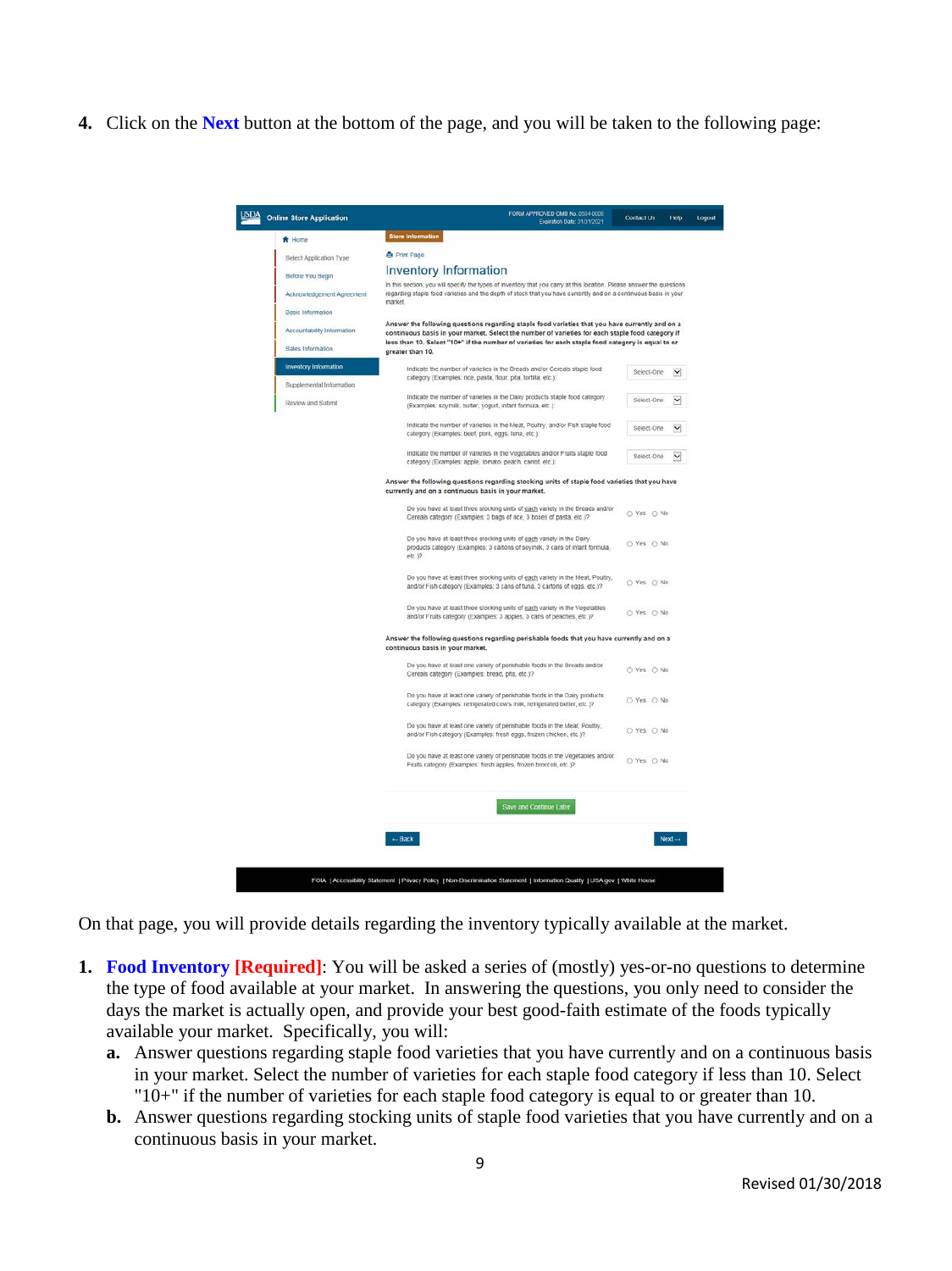- **c.** Answer questions regarding perishable foods that you have currently and on a continuous basis in your market.
- **2.** Click on the **Next** button at the bottom of the page, and you will be taken to the following page:

| <b>Online Store Application</b> | FORM APPROVED OMB No. 0584-0008<br>Contact Us<br>Help<br>Expiration Date: 01/31/2021                                                                                                                              |
|---------------------------------|-------------------------------------------------------------------------------------------------------------------------------------------------------------------------------------------------------------------|
| A Home                          | Store Information                                                                                                                                                                                                 |
| Select Application Type         | <b>B</b> Print Page                                                                                                                                                                                               |
| Before You Begin                | Supplemental Information                                                                                                                                                                                          |
| Acknowledgement Agreement       | In this section, you will provide details regarding the market's operating schedule                                                                                                                               |
| <b>Basic Information</b>        | Are optical scanners used at this market?                                                                                                                                                                         |
| Accountability Information      | O Yes O No                                                                                                                                                                                                        |
| Sales Information               | Is the market open year round?                                                                                                                                                                                    |
| Inventory Information           | O Yes O No                                                                                                                                                                                                        |
| Supplemental Information        | Is the market open 7 days a week, 24 hours per day?                                                                                                                                                               |
|                                 | O Yes O No                                                                                                                                                                                                        |
| Review and Submit               |                                                                                                                                                                                                                   |
|                                 | Provide the name and address of the financial institution (bank) that you will be using                                                                                                                           |
|                                 | for SNAP payment deposits.<br>Financial Institution Name                                                                                                                                                          |
|                                 |                                                                                                                                                                                                                   |
|                                 | Street Number:<br>Street Name:                                                                                                                                                                                    |
|                                 |                                                                                                                                                                                                                   |
|                                 | Additional Address Line:                                                                                                                                                                                          |
|                                 |                                                                                                                                                                                                                   |
|                                 | City:<br>State:<br>Zip Code:                                                                                                                                                                                      |
|                                 | $\check{~}$<br>Select-One                                                                                                                                                                                         |
|                                 | Country                                                                                                                                                                                                           |
|                                 | $\check{}$<br>United States of America                                                                                                                                                                            |
|                                 | If known, provide the name, phone number, and mailing address of the Electronic<br>Benefits Transfer (EBT) equipment provider for your market.<br>Equipment Provider Name<br>Equipment Provider Telephone Number: |
|                                 | Do you know the address for your Electronic Benefits Transfer (EBT) equipment provider?                                                                                                                           |
|                                 | O Yes O No                                                                                                                                                                                                        |
|                                 | If you have a market website, provide the website address.                                                                                                                                                        |
|                                 | If you have additional information or comments you would like to provide to FNS (such as any special<br>circumstances that FNS should know), please provide the information here:                                 |
|                                 |                                                                                                                                                                                                                   |
|                                 | 775/775 characters remaining                                                                                                                                                                                      |
|                                 |                                                                                                                                                                                                                   |
|                                 | Save and Continue Later                                                                                                                                                                                           |
|                                 | $-$ Back<br>$Next -$                                                                                                                                                                                              |

In this section, you will provide details regarding the market's operating schedule.

- **1. Optical Scanners [Required]**: You will be asked "*Are optical scanners used at this market?*" Answer "yes" or "no".
- **2. Store Open Year Around [Required]**: You will be asked "*Is the market open year round*?" **a.** If so, select "yes."
	- **b.** If not, select "no," and you will be prompted to indicate the months the market is open.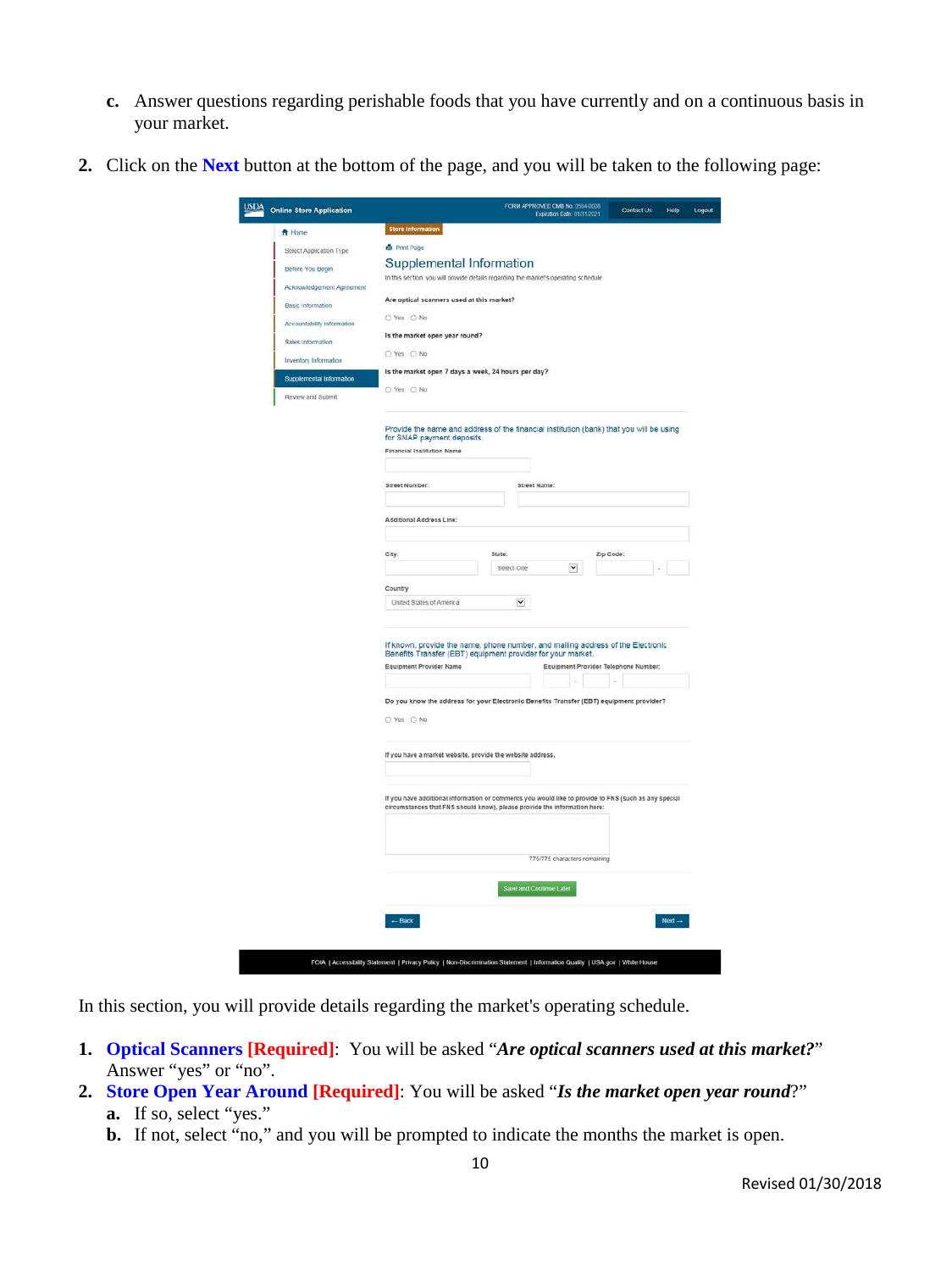- **3. Store Hours [Required]**: You will be asked "*Is your store open 7 days a week, 24 hours per day?*" **a.** If so, select "yes."
	- **b.** If not, select "no," and you will be prompted for more information regarding the days and hours of operation for your market. For days where your market is closed, you should leave the field blank.
- **4. Financial Institution [Required]**: You will be asked to enter the name and address of the financial institution (bank) that the market will use for SNAP deposits.
- **5. Electronic Benefit Transfer (EBT) Equipment Provider [Optional]**: If known, please enter the name, phone number, and mailing address of the company that is providing the EBT point-of-sale device for your market (in other words, the device that you will use for performing SNAP transactions). *Note: A "yes" or "no" response is required for the address information.*
- **6. Market Website [Optional]**: Please provide the website URL for your market, if you have one.
- **7. Additional Information/Comments [Optional]:** You will be asked *"If you have additional information or comments you would like to provide to FNS (such as any special circumstances that FNS should know*)." If so, you may do so in that field (775 character limit).
- **8.** Click on the **Next** button at the bottom of the page, and you will be taken to the following page:



After entering the application information described above, but prior to submitting the application, you can click on **View/Print Application (PDF)** to review a PDF version of your application for accuracy and/or print a copy for your records.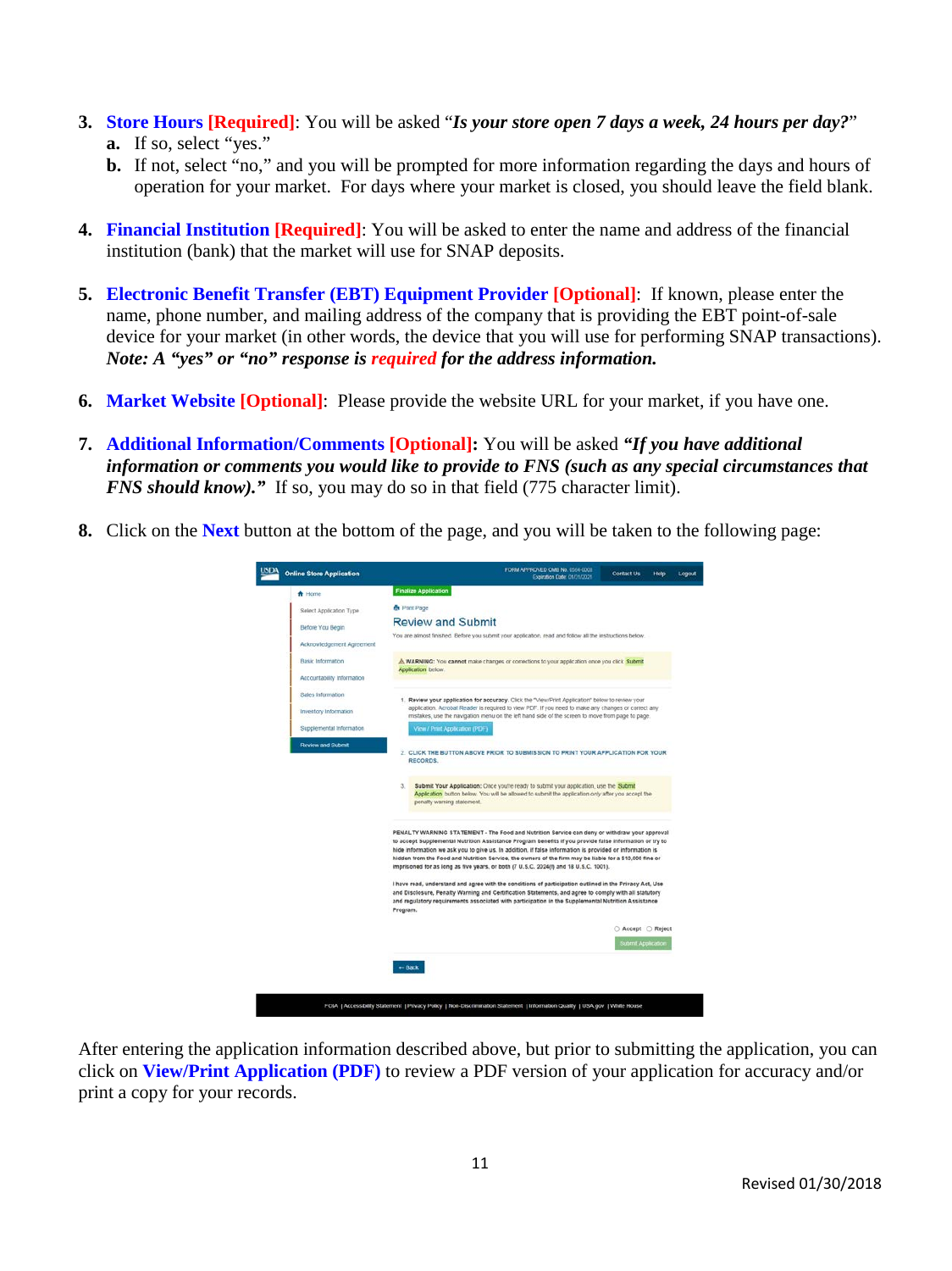If you find any errors in your application, exit out of the PDF and use the navigation menu on the left-hand side of your internet browser to move from page to page to make corrections. After making corrections, you can click through the application, and print a corrected copy of the application for your records. The printed application is for your records only, and should *not* be submitted to FNS.

- **1.** After reviewing and/or printing the application, read the **Penalty Warning Statement** at the bottom of the page.
	- **a.** If you click on **Reject**, you will not be permitted to continue your application.
	- **b.** If you click on **Accept**, you will be allowed to continue to your application.
- **2.** Click on **SUBMIT APPLICATION** in order to transmit the application to FNS. *Once the application is submitted, it is no longer available to view or print.* Also, once you click on **SUBMIT APPLICATION**, you will be taken to a page entitled:

## **Documents to Submit**

- **1.** After you submit your application, you will see a page:
	- **a.** Confirming that your application was submitted,
	- **b.** Providing you with your FNS number.
		- **i.** Please record this number in a safe place, so you can refer back to it when needed.
	- **c.** Describing *additional* documents (described below) that you must submit to FNS to complete your application and
	- **d.** Giving options on submitting these additional documents electronically, or mailing them to:
		- **i.** USDA, Food and Nutrition Service, PO BOX 7228 (USPS Only), Falls Church, VA 22040
		- **ii.** If you are mailing your documents, please print a Document Cover Sheet (by selecting "Print Cover Sheet" at the bottom of the page). The Document Cover Sheet includes basic information about the market, and is necessary so we can match your documents with your online application.
		- **iii.** If you mail your documents, you **MUST** use the United States Postal Service (USPS). UPS, Federal Express, and other courier services will NOT deliver to a P.O. Box. Follow instructions on Cover Sheet for how to prepare and send your documents.

## *Your application will NOT be considered complete until we receive these documents, and we cannot begin our review of your application until it is complete. Those documents are:*

- **1. Certification and Signature Statement [Required]**: Click on *Print Required Certification and Signature Statement*. You must print, sign, and mail us a copy of the *Statement*. An original signature is not required (i.e., copies are acceptable, provided they are legible). You should keep a copy for your records. The *Statement* must be signed by a *Responsible Official*.
	- **a. NOTE**: If the market is owned by a *Nonprofit Organization* or is *Government Owned* you must provide a letter – on appropriate letterhead – confirming that the person signing the **Certification and Signature Statement** is the *Responsible Official* for that organization/entity, and has authority to sign on its behalf.
- **2. Photo Identification (ID) [Required]**: Submit a color copy of **Photo Identification (ID)** for the *Responsible Official*.
	- **a. Exception**: **Photo Identification (ID)** is not required if the market is *Government Owned*.